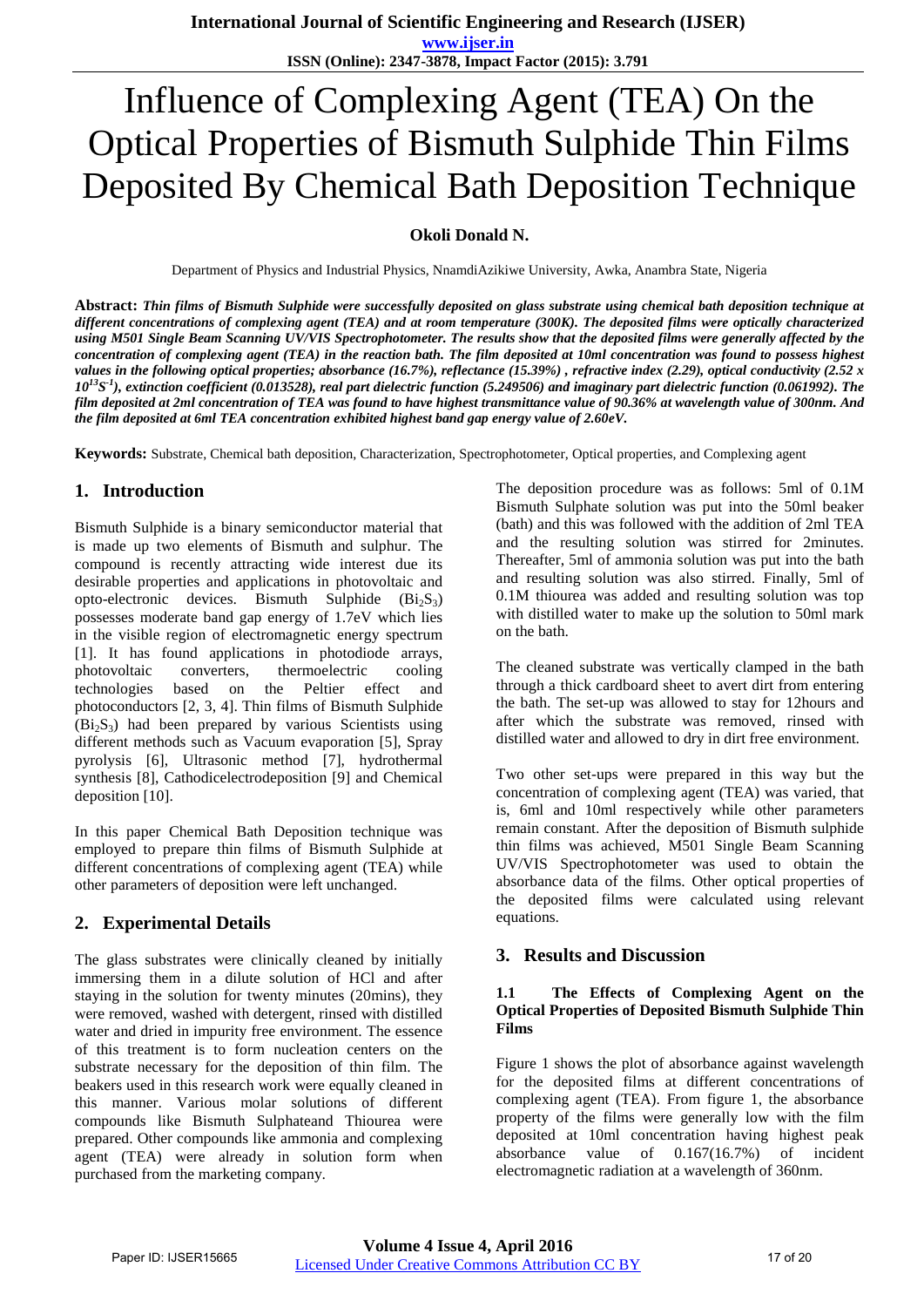#### **International Journal of Scientific Engineering and Research (IJSER) www.ijser.in ISSN (Online): 2347-3878, Impact Factor (2015): 3.791**



**Figure 1:** Plot of Absorbance against Wavelength for the films deposited at different concentrations of TEA

The transmittance spectra of the deposited films were illustrated in figure 2. From figure 2, the transmittance of the films to incident radiation was found to be generally high with the films deposited at 2ml and 6ml concentrations of TEA having peak transmittance values of 0.9036 (90.36%) and 0.8913 (89.13%) respectively within the wavelength interval of 300-320nm. This high transmittance value made the material a good candidate for application in photovoltaic devices.



**Figure 2:** The transmittance spectra of the deposited films at different concentrations of TEA

The reflectance property of the films to incident radiation is shown in figure 3. The reflectance of the films to incident light energy was found to be generally low with film deposited at 10ml concentration of complexing agent (TEA) exhibiting highest peak value of 0.1539 (15.39%) at a wavelength of 380nm. This shows that Bismuth Sulphide semiconductor material can serve as anti-reflectance coating for fabrication of solar cells.



**Figure 3:** The plot of Reflectance against Wavelength for the deposited films at different concentrations of TEA

Figure 4 shows the plot of refractive index against photon energy for the films deposited at different concentrations of Complexing agent (TEA). The films were observed to possess moderate refractive index value range of 1.59- 2.29. The film deposited at 10ml concentration of TEA was found to exhibit highest refractive index value of 2.29. This high refractive index value is an indicative that the thin film of Bismuth Sulphide can be used in fabricating photonic devices.



**Figure 4:** The variation of Refractive index with Photon Energy for the deposited Films at different concentrations of TEA

The optical conductivity spectra of the deposited films at different concentrations of complexing agent (TEA) are illustrated in figure 5. The films were observed to exhibit high optical conductivity of incident electromagnetic radiation which increases as the photon energy increases. From figure 5, the film deposited at 10ml concentration of complexing agent (TEA) was found to possess highest optical conductivity value of 2.52 x  $10^{13}S^{-1}$  at photon energy of 3.45eV. This high optical conductivity value suggests that the Bismuth Sulphide semiconductor material can be used as window layer in solar cells devices.



**Figure 5:** The optical conductivity spectra of the deposited films at different concentrations of TEA

The extinction coefficient spectra of the deposited films are illustrated in figure 6. From figure 6, the films were found to exhibit low extinction coefficient values with the maximum value of 0.013528 observed for film deposited at 10ml concentration of complexing agent (TEA) at photon energy of 3.27eV.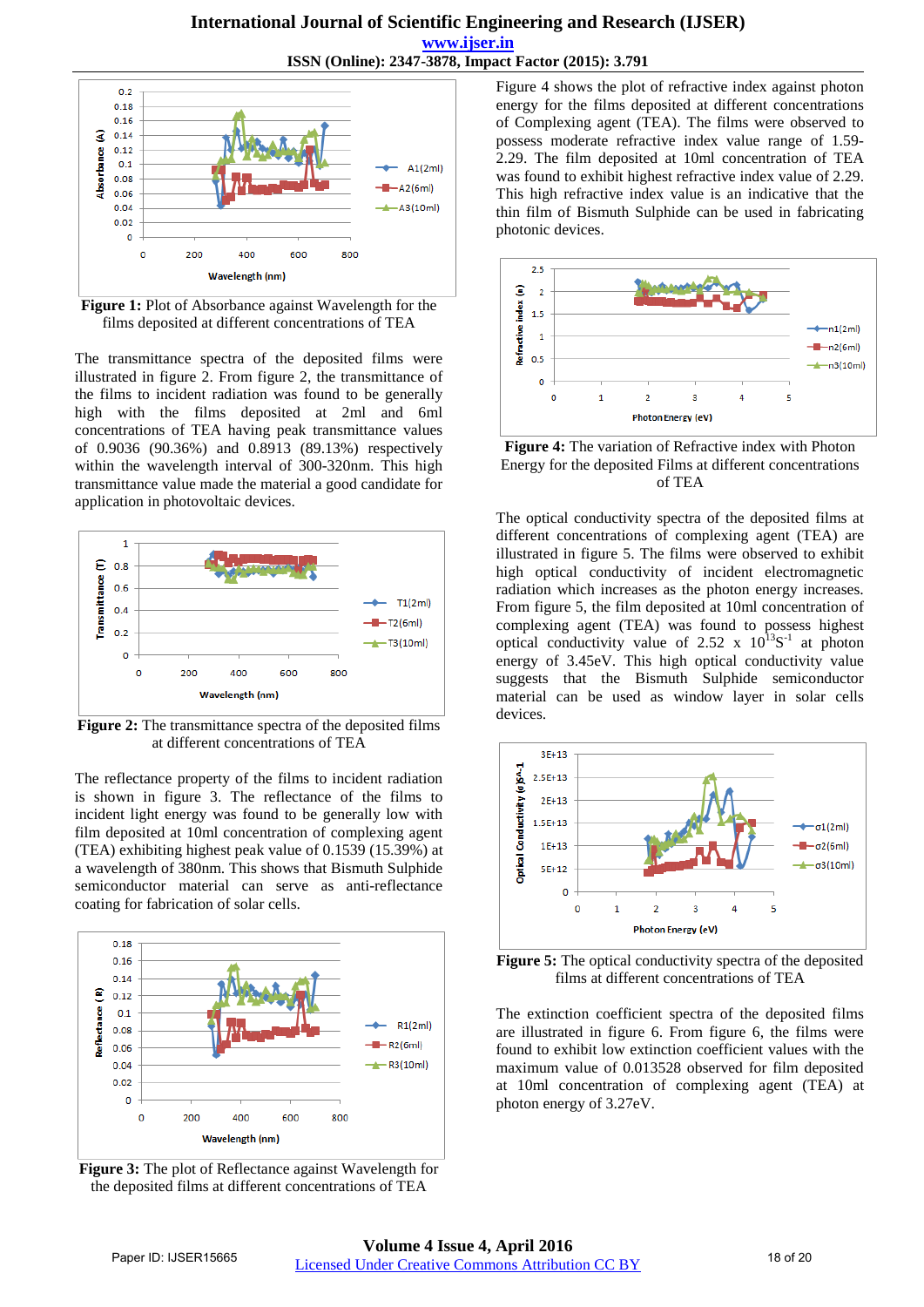

**Figure 6:** The extinction coefficient spectra of the deposited films at different concentrations of TEA

The real part dielectric function spectra of the deposited films are shown in figure 7. From figure 7, the films were observed to exhibit high real part dielectric function values with the film deposited at 10ml concentration of complexing agent (TEA) possessing highest peak value of 5.249506 at photon energy of 3.27eV.



**Figure 7:** Real part dielectric function spectra of the films deposited at different concentrations of TEA

The imaginary part dielectric function spectra of the deposited films are depicted in figure 8. From figure 8, the imaginary dielectric function of the films were found to be of low values with the film deposited at 10ml concentration of TEA having the maximum value of 0.061992 at the photon energy of 3.27.



**Figure 8:** Imaginary part dielectric function spectra of the deposited films at different concentrations of TEA

Figures 9-11 show the plot of absorption coefficient squared against photon energy for the deposited films at different concentrations of complexing agent (TEA). Fromfigures 9-11, the band gap energies of the films were obtained at the point where the straight part of the graph meets the photon energy axis. The films exhibited band gap energy range of  $1.95 \text{eV} - 2.60 \text{eV}$  with the film deposited at 6ml concentration of complexing agent possessing the highest band gap energy of 2.60eV.



**Figure 9:** Plot of Absorption coefficient Squared against photon energy for film deposited at 2ml concentration of TEA







**Figure 11:** Plot of Absorption Coefficient Squared against Photon Energy for film deposited at 10ml concentration of TEA

## **4. Conclusion**

Thin films of Bismuth Sulphide were successfully deposited on glass substrate using a Chemical Bath Deposition Technique which has been adjudged to be most cost effective way of depositing thin films. The technique is reproducible and with it large area of an object can be coated with thin films of desirable semiconductor materials. From the work it was observed that the concentration of complexing agent (TEA) has potential effect on the optical properties of the deposited films. The film deposited at 10ml concentration of TEA was found to be affected most and this goes to illustrate that high concentration of complexing agent has substantial effect